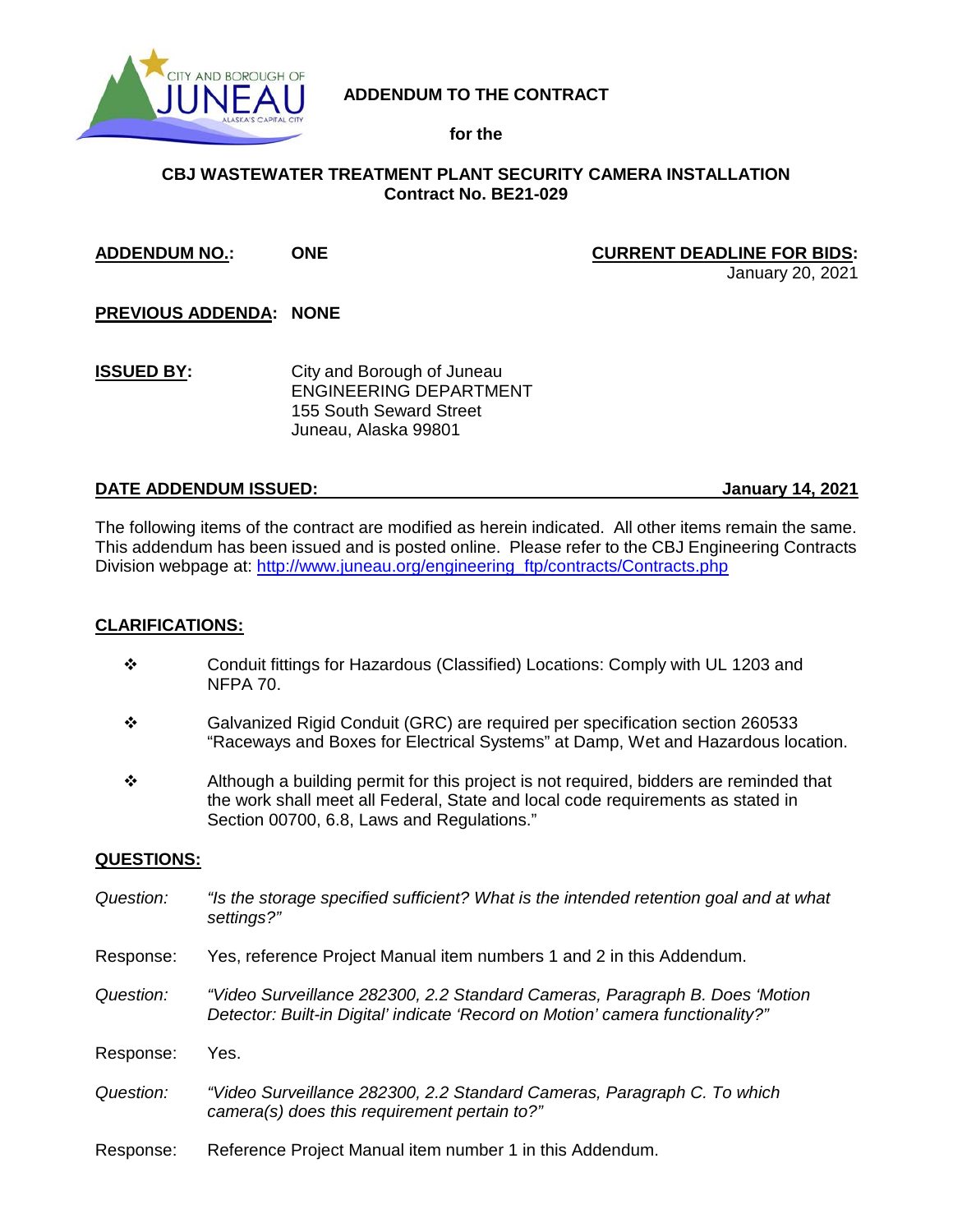| Question: | "Video Surveillance, 282300, 2.3 Reinforced Dome Cameras. To which camera(s)<br>does this requirement pertain to?"                                                                                                             |
|-----------|--------------------------------------------------------------------------------------------------------------------------------------------------------------------------------------------------------------------------------|
| Response: | Reference Drawing Sheet E002, Camera Schedule.                                                                                                                                                                                 |
| Question: | "Video Surveillance 282300, 2.4 Lenses. To which camera(s) does this requirement<br>pertain to?"                                                                                                                               |
| Response: | Reference Drawing Sheet E002, Camera Schedule.                                                                                                                                                                                 |
| Question: | "Video Surveillance 282300, 2.5 Camera-Supporting Equipment, Paragraph C. To<br>which camera(s) does this requirement pertain to?"                                                                                             |
| Response: | Reference Drawing Sheet E002, Camera Schedule.                                                                                                                                                                                 |
| Question: | "Video Surveillance 282300, 2.6 Monitors, Paragraph A, 1. Monitors are provided by<br>Owner. Should the Contractor provide the Metal Cabinets?"                                                                                |
| Response: | Reference Drawing Sheet E002, Network Equipment Schedule.                                                                                                                                                                      |
| Question: | "Video Surveillance 282300, 2.8 IP Video Systems, Paragraph A, 6. To which<br>camera(s) does this requirement pertain to? Does this also apply to all J-boxes<br>conduits, terminations, etc.?"                                |
| Response: | Reference Project Manual item number 1 in this Addendum.                                                                                                                                                                       |
| Question: | "Video Surveillance Pg. 282300, 2.9 Video Motion Sensors (interior), All. Does the<br>VMS meet this spec? Or is it camera? What do the outputs get wired to, and what is<br>there intent? Who is responsible for that system?" |
| Response: | Reference Project Manual item number 1 in this Addendum.                                                                                                                                                                       |
| Question: | "Video Surveillance Software 282350, 1.3, Quality Assurance, Paragraph A. Will a<br>minimum of (3) years' experience in surveillance software other than IP Configure be<br>considered sufficient to meet this spec?"          |
| Response: | Yes, reference Project Manual item number 2 in this Addendum.                                                                                                                                                                  |
| Question: | "Video Surveillance Software 282350, 2.2 User interface, Paragraph E. Is LPR<br>required?"                                                                                                                                     |
| Response: | No, reference Project Manual item numbers 1 and 2 in this Addendum.                                                                                                                                                            |
| Question: | "Video Surveillance Software 282350, 2.3 Administrative Interface, Paragraph B. Is<br>this accurate?"                                                                                                                          |
| Response: | Yes, reference Project Manual item number 2 in this Addendum.                                                                                                                                                                  |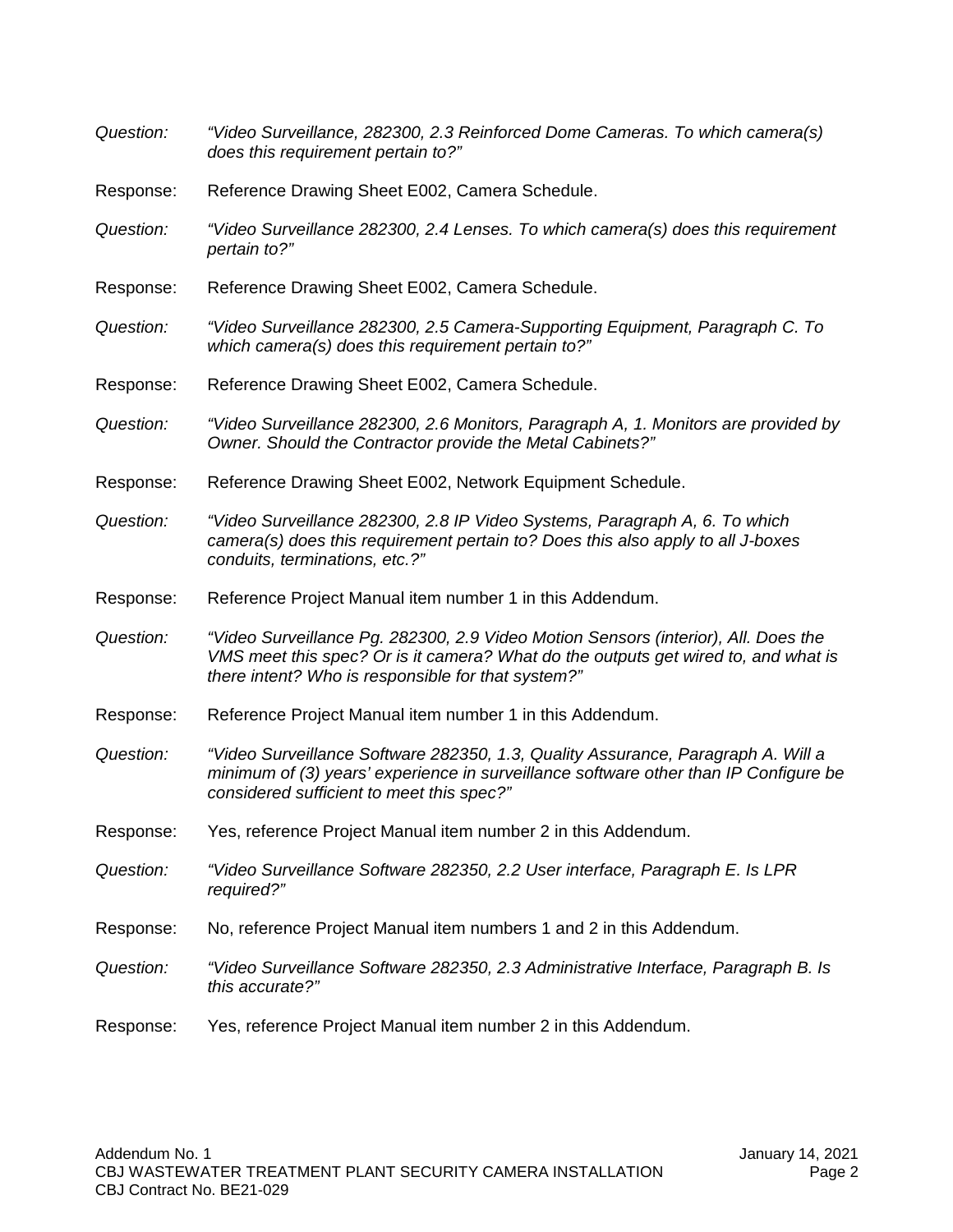# **PROJECT MANUAL:**

- Item No. 1 SECTION 282300 VIDEO SURVEILLANCE *Delete* in its entirety *and replace with* the attached Section 282300.
- Item No. 2 SECTION 282350 VIDEO SURVEILLANCE SOFTWARE *Delete* in its entirety *and replace with* the attached Section 282350.

 $\overline{\mathbf{M}}$  $\mathcal{C}_{1}$ By:  $\overline{\phantom{a}}$ 

Greg Smith, Contract Administrator

Total number of pages contained within this Addendum: 17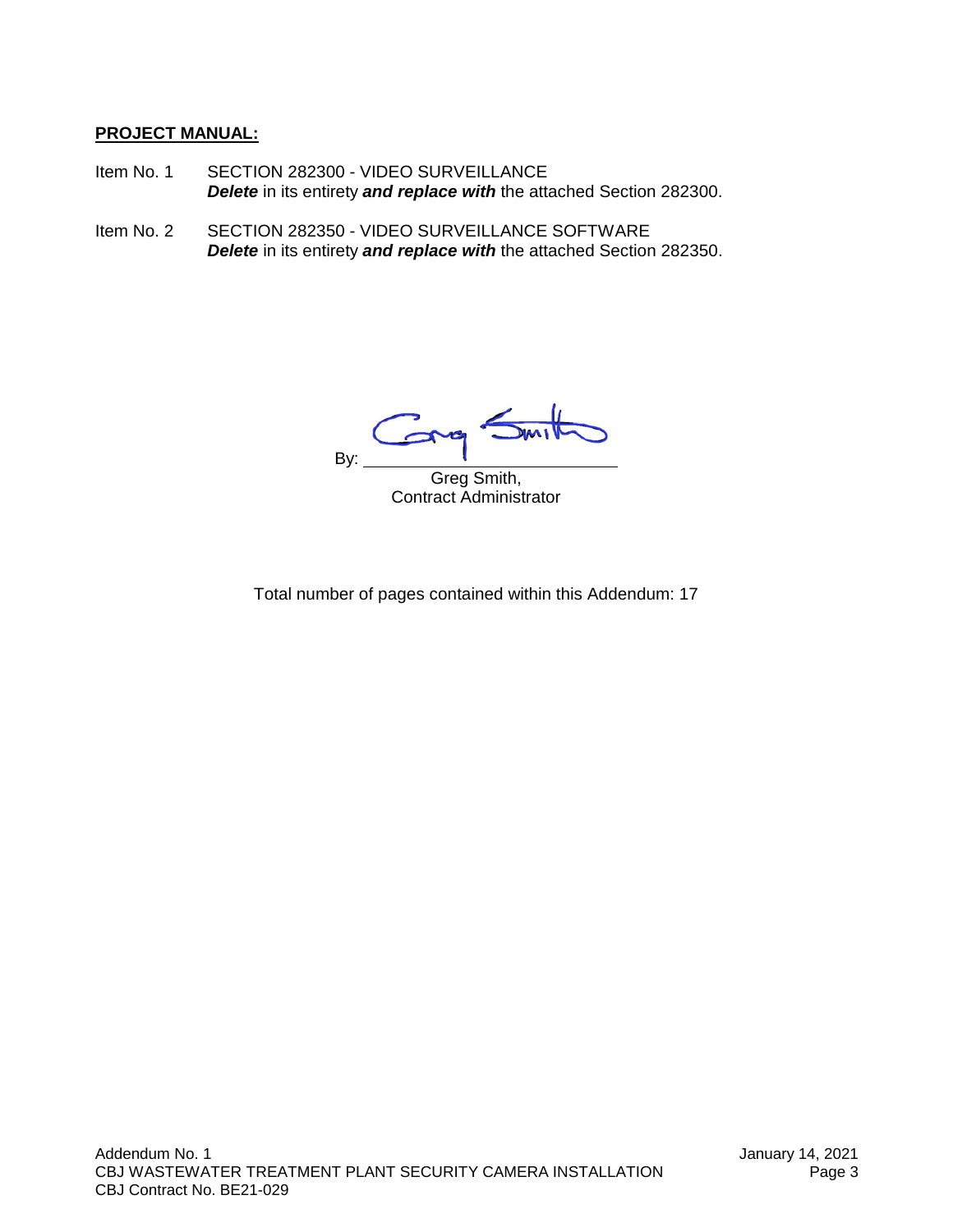#### SECTION 282300 – VIDEO SURVEILLANCE

### PART 1 - GENERAL

### 1.1 RELATED DOCUMENTS

A. Drawings and general provisions of the Contract, including General and Supplementary Conditions and Division 01 Specification Sections, apply to this Section.

### 1.2 SUMMARY

A. Section includes a video surveillance system consisting of cameras, digital video recorder, data transmission wiring, and a control station with its associated equipment.

#### 1.3 DEFINITIONS

- A. AGC: Automatic gain control.
- B. B/W: Black and white.
- C. CCD: Charge-coupled device.
- D. FTP: File transfer protocol.
- E. IP: Internet protocol.
- F. LAN: Local area network.
- G. PC: Personal computer.
- H. RAID: Redundant array of independent disks.
- I. TCP: Transmission control protocol connects hosts on the Internet.
- J. UPS: Uninterruptible power supply.
- K. WAN: Wide area network.

#### 1.4 ACTION SUBMITTALS

- A. Product Data: For each type of product indicated. Include dimensions and data on features, performance, electrical characteristics, ratings, and finishes.
- B. Design Data: Include an equipment list consisting of every piece of equipment by model number, manufacturer, serial number, location, and date of original installation. Add pretesting record of each piece of equipment, listing name of person testing, date of test, set points of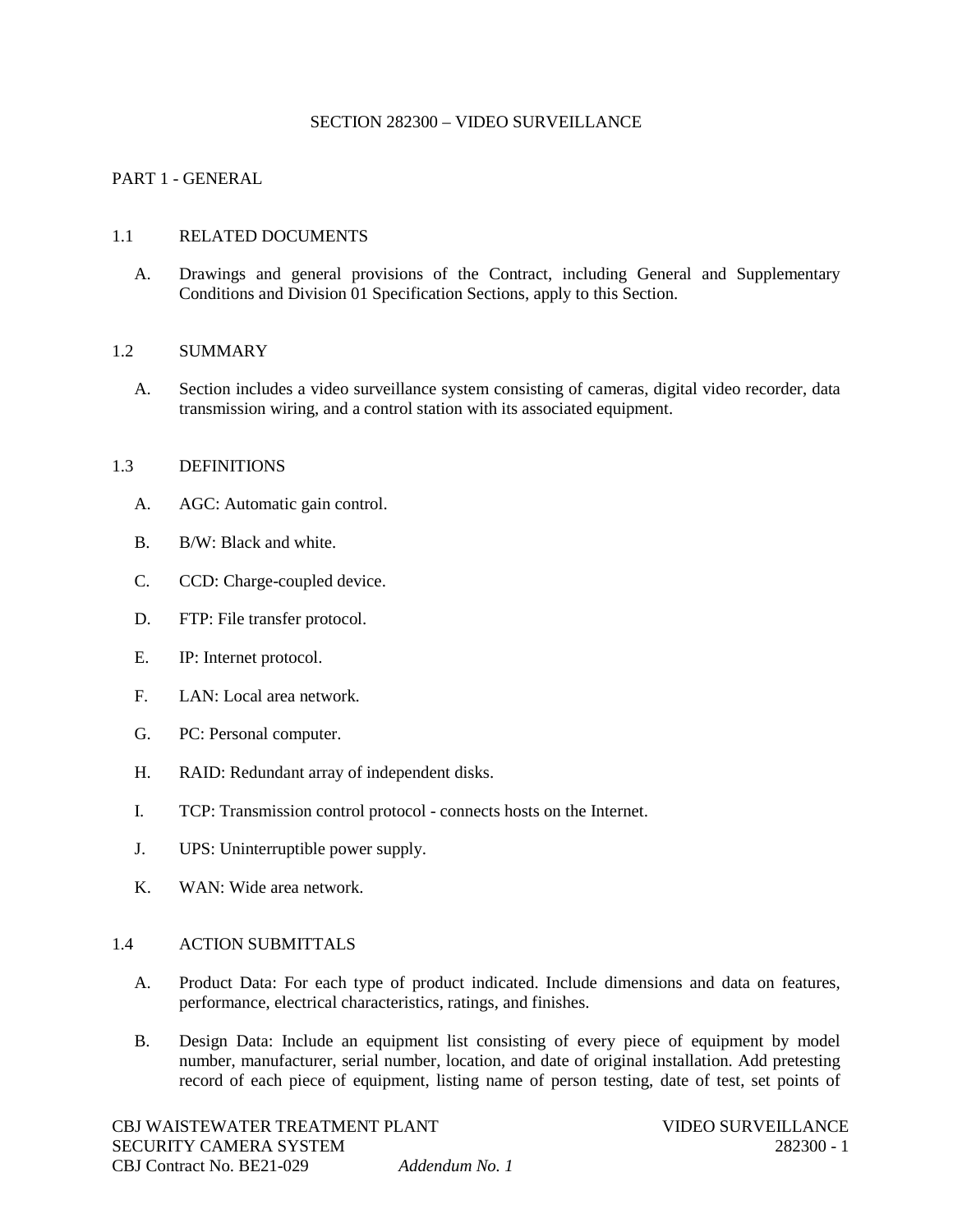adjustments, name and description of the view of preset positions, description of alarms, and description of unit output responses to an alarm.

### 1.5 INFORMATIONAL SUBMITTALS

- A. Field quality-control reports.
- B. Product Warranty: Sample of special warranty.

### 1.6 CLOSEOUT SUBMITTALS

- A. Operation and Maintenance Data: For cameras, power supplies, monitors, digital video recorders, and control-station components to include in operation and maintenance manuals. Include the following:
	- 1. Lists of spare parts and replacement components recommended to be stored at the site for ready access.

### 1.7 QUALITY ASSURANCE

- A. Electrical Components, Devices, and Accessories: Listed and labeled as defined in NFPA 70, by a qualified testing agency, and marked for intended location and application.
- B. Comply with NECA 1.
- C. Comply with NFPA 70.

### 1.8 PROJECT CONDITIONS

- A. Environmental Conditions: Capable of withstanding the following environmental conditions without mechanical or electrical damage or degradation of operating capability:
	- 1. Control Station: Rated for continuous operation in ambient temperatures of 60 to 85 deg F (16 to 29 deg C) and a relative humidity of 20 to 80 percent, noncondensing.
	- 2. Interior, Controlled Environment: System components, except central-station control unit, installed temperature-controlled interior environments shall be rated for continuous operation in ambient temperatures of 36 to 122 deg F (2 to 50 deg C) dry bulb and 20 to 90 percent relative humidity, noncondensing. Use NEMA 250, Type 1 enclosures.
	- 3. Interior, Uncontrolled Environment: System components installed in non-temperaturecontrolled interior environments shall be rated for continuous operation in ambient temperatures of 0 to 122 deg F (minus 18 to plus 50 deg C**)** dry bulb and 20 to 90 percent relative humidity, noncondensing. Use NEMA 250, Type 12 enclosures.
	- 4. Exterior Environment: System components installed in locations exposed to weather shall be rated for continuous operation in ambient temperatures of minus 30 to plus 122 deg F (minus 34 to plus 50 deg C) dry bulb and 20 to 90 percent relative humidity, condensing. Rate for continuous operation when exposed to rain as specified in NEMA 250, winds up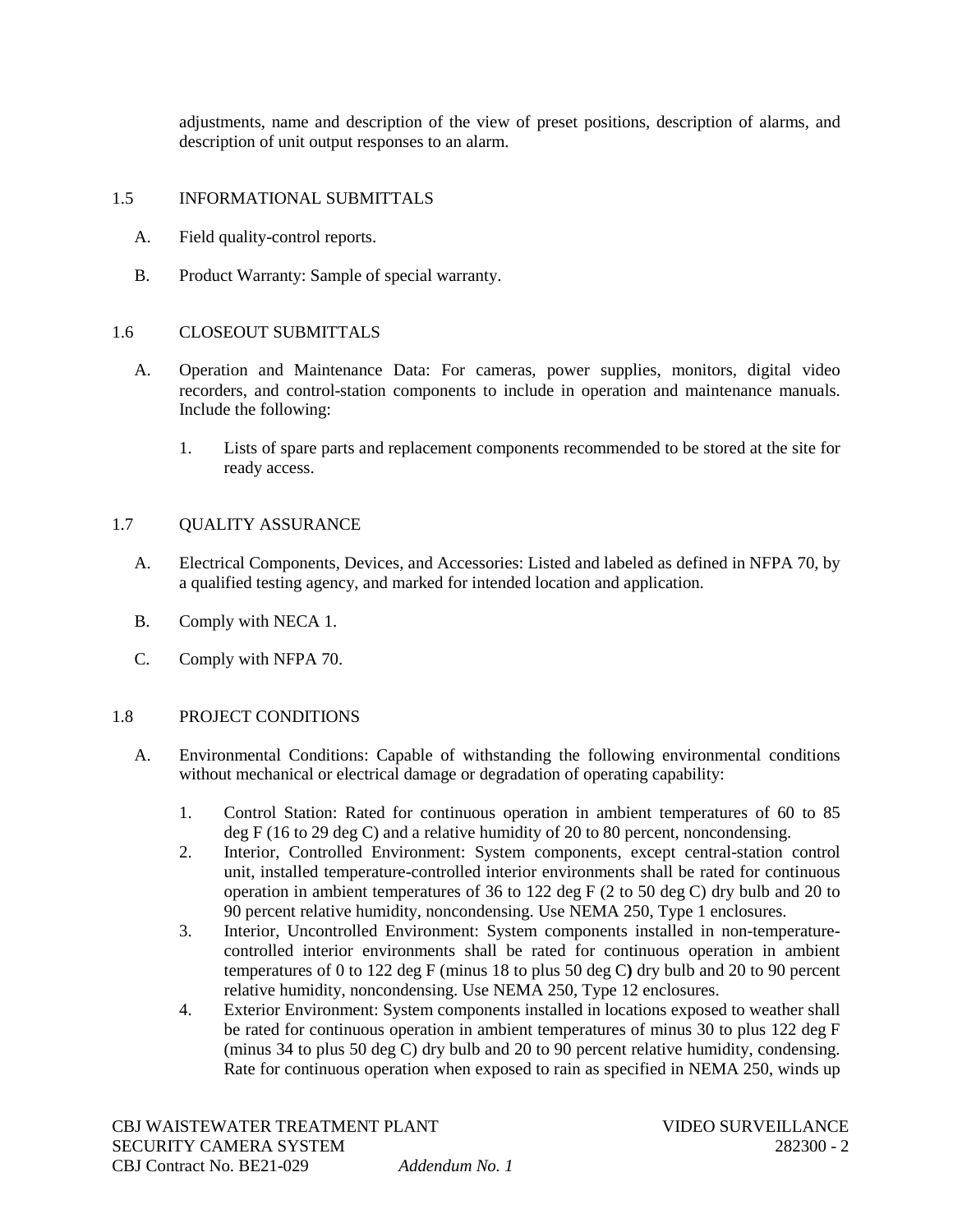to 85 mph (137 km/h) and snow cover up to 24 inches (610 mm) thick. Use NEMA 250, Type 4X enclosures.

5. Security Environment: Camera housing for use in high-risk areas where surveillance equipment may be subject to physical violence.

### 1.9 WARRANTY

- A. Special Warranty: Manufacturer's standard form in which manufacturer agrees to repair or replace components of cameras, equipment related to camera operation, and control-station equipment that fail in materials or workmanship within specified warranty period.
	- 1. Warranty Period: Five years from date of Substantial Completion.

### PART 2 - PRODUCTS

### 2.1 SYSTEM REQUIREMENTS

- A. Video-signal format shall comply with IP based standard.
- B. Surge Protection: Protect components from voltage surges originating external to equipment housing and entering through power, communication, signal, control, or sensing leads. Include surge protection for external wiring of each conductor's entry connection to components.

#### 2.2 STANDARD CAMERAS

- A. Basis-of-Design Product: Subject to compliance with requirements, provide products manufactured by Axis Communications.
- B. Color Camera:
	- 1. Comply with UL 639.<br>2. Motion Detector: Built
	- 2. Motion Detector: Built-in digital.
- C. Automatic Color Dome Camera: Assembled and tested as a manufactured unit, containing dome assembly, color camera, zoom lens, and receiver/driver.
	- 1. Comply with UL 639.
	- 2. Motion Detector: Built-in digital.

### 2.3 REINFORCED DOME CAMERAS

- A. Camera: Designed for high-abuse locations, with a weathertight mounting, impact-resistance polycarbonate dome, and heavy-gage, 6061 T6 aluminum body.
	- 1. Suitable for exterior environment, rated for continuous operation in ambient temperatures of minus 40 to plus 122 deg F (minus 40 to plus 50 deg  $\overline{C}$ ) dry bulb and up to 85 percent relative humidity.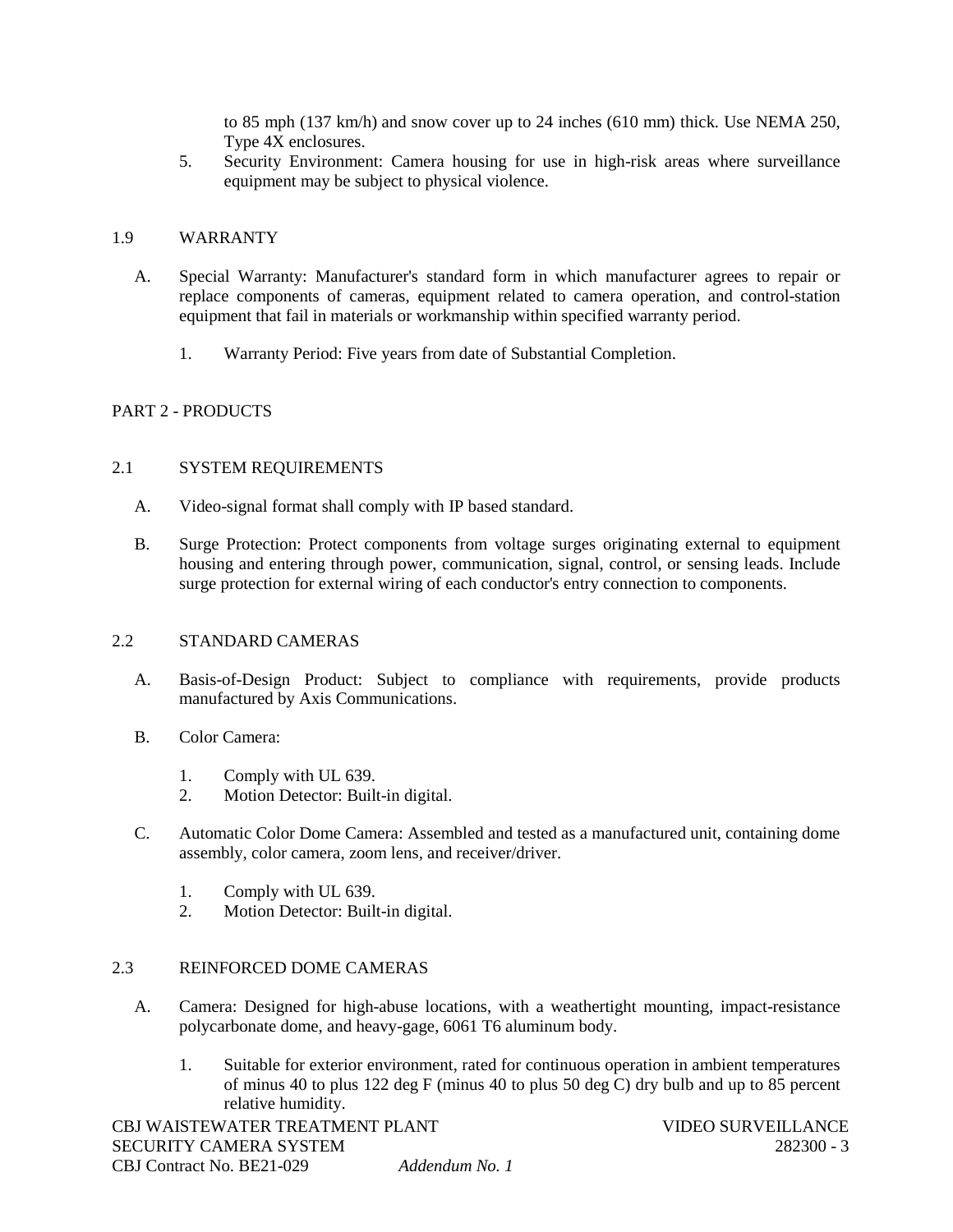### 2.4 LENSES

- A. Description: Optical-quality coated lens, designed specifically for video-surveillance applications and matched to specified camera. Provide color-corrected lenses with color cameras.
	- 1. Auto-Iris Lens: Electrically controlled iris with circuit set to maintain a constant video level in varying lighting conditions.
	- 2. Fixed Lens: With calibrated focus ring.
	- 3. Zoom Lens: Motorized, remote-controlled unit, rated as "quiet operating." Features include the following:
		- a. Electrical Leads: Filtered to minimize video signal interference.
		- b. Motor Speed: Variable.
		- c. Lens shall be available with preset positioning capability to recall the position of specific scenes.

## 2.5 CAMERA-SUPPORTING EQUIPMENT

- A. Minimum Load Rating: Rated for load in excess of the total weight supported times a minimum safety factor of two.
- B. Mounting Brackets for Fixed Cameras: Type matched to items supported and mounting conditions. Include manual pan-and-tilt adjustment.
- C. Protective Housings for Fixed and Movable Cameras: Steel or 6061 T6 aluminum enclosures with internal camera mounting and connecting provisions that are matched to camera/lens combination and mounting and installing arrangement of camera to be housed.
	- 1. Camera Viewing Window: Polycarbonate window, aligned with camera lens.
	- 2. Alignment Provisions: Camera mounting shall provide for field aiming of camera and permit removal and reinstallation of camera lens without disturbing camera alignment.
	- 3. Sun shield shall not interfere with normal airflow around the housing.
	- 4. Mounting bracket and hardware for wall or ceiling mounting of the housing. Bracket shall be of same material as the housing; mounting hardware shall be stainless steel.
	- 5. Finish: Housing and mounting bracket shall be factory finished using manufacturer's standard finishing process suitable for the environment.

### 2.6 MONITORS

- A. Color:
	- 1. Metal cabinet units designed for continuous operation.
	- 2. Screen Size 60inch
	- 3. Horizontal Resolution: 1920 x 1080
	- 4. Electrical: 120-V ac, 60 Hz.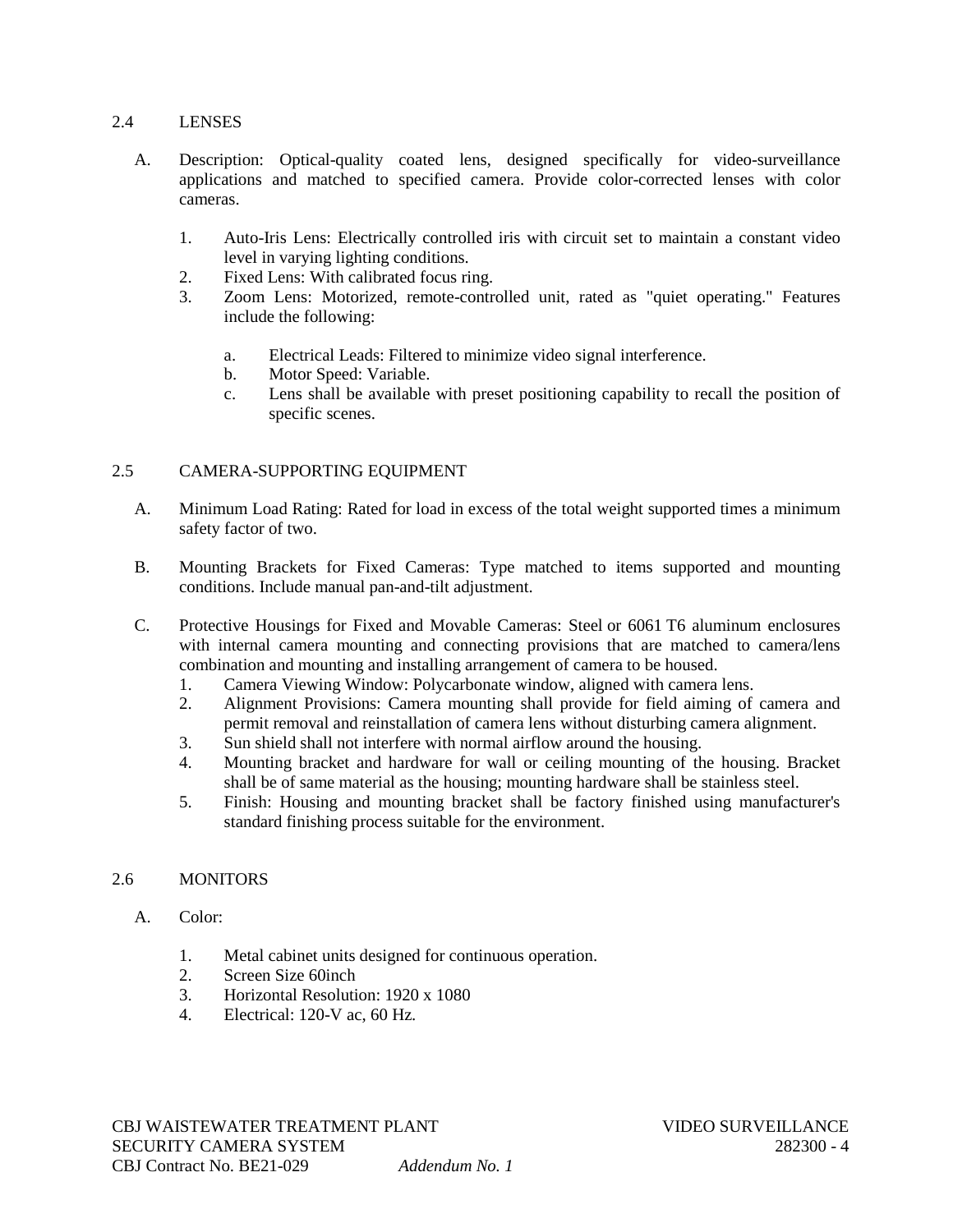## 2.7 NETWORK VIDEO RECORDERS

- A. External storage or internal 250-1, 500-GB hard disk drive.
	- 1. Video and audio recording over TCP/IP network.
	- 2. Video recording of JPEG H.264
	- 3. Duplex Operation: Simultaneous recording and playback.
	- 4. Continuous and motion-based recording.
	- 5. Full-Featured Search Capabilities: Search based on camera, time, or date.
	- 6. Internal RAID storage.
	- 7. Full integration with LAN, Intranet, or Internet through standard Web browser or video management software.
	- 8. Supports number of devices shown on the drawings with allowance 25% more cameras.

## 2.8 IP VIDEO SYSTEMS

- A. Description:
	- 1. System shall provide high-quality delivery and processing of IP-based video, audio, and control data using standard Ethernet-based networks.
	- 2. System shall have seamless integration of all video surveillance and control functions.
	- 3. System design shall include all necessary compression software for high-performance, motion, JPEG H.264 video. Unit shall provide connections for all video cameras, camera control data, bidirectional audio, discreet sensor inputs, and control system outputs.
	- 4. All camera signals shall be compressed, encoded, and delivered onto the network for processing and control by the IP video-management software.
	- 5. Camera system units shall be ruggedly built and designed for extreme adverse environments, complying with NEMA Type 4X environmental standards.
	- 6. All system interconnect cables, workstation PCs, and network intermediate devices shall be provided for full performance of specified system.

## 2.9 VIDEO MOTION DETECTION

- A. Device Performance: Detect changes in video signal within a user-defined protected zone. Video inputs shall be composite video as defined in SMPTE 170M. Provide an alarm output for each video input.
	- 1. Detect movement within protected zone of intruders wearing clothing with a reflectivity that differs from that of background scene by a factor of two. Reject all other changes in video signal.
	- 2. Modular design that allows for expansion or modification of number of inputs.
	- 3. Controls:
		- a. Size of detection zones.
		- b. Sensitivity of detection of each protected zone.
	- 4. Mounting: Standard 19-inch (483-mm) rack complying with CEA 310-E.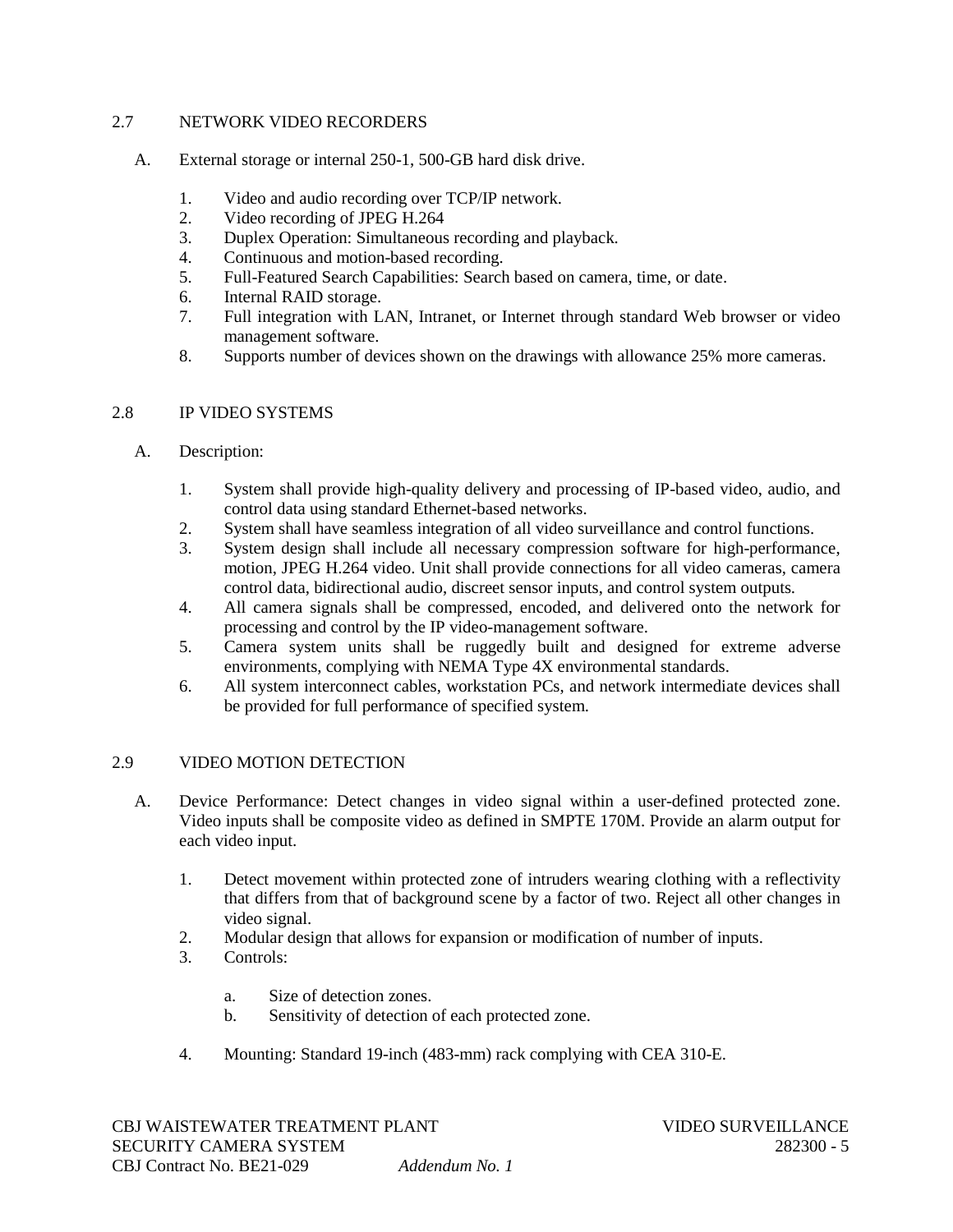#### 2.10 CONTROL STATIONS

- A. Description: Heavy-duty, freestanding, modular, metal furniture units arranged to house electronic equipment. Coordinate component arrangement and wiring with components and wiring of other systems.
- B. Equipment Mounting: Standard 19-inch (483-mm) rack complying with CEA 310-E.
- C. Normal System Power Supply: 120 V, 60 Hz, through a locked disconnect device and an isolation transformer in central-station control unit. Central-station control unit shall supply power to all components connected to it unless otherwise indicated.
- D. Power Continuity for Control Station: Batteries in power supplies of central-station control units and individual system components shall maintain continuous system operation during outages of both normal and backup ac system supply.
	- 1. Batteries: Rechargeable, valve-regulated, recombinant, sealed, lead-acid type with nominal 10-year life expectancy. Capacity adequate to operate portions of system served including audible trouble signal devices for up to four hours and audible and visual alarm devices under alarm conditions for an additional 10 minutes.
	- 2. Battery Charger: Solid-state, fully automatic, variable-charging-rate type. Charger shall recharge fully discharged battery within 24 hours.
- E. Annunciation: Indicate change in system condition and switching of system or component to backup power.

## PART 3 - EXECUTION

### 3.1 EXAMINATION

- A. Examine pathway elements intended for cables. Check raceways and other elements for compliance with space allocations, installation tolerance, hazards to camera installation, and other conditions affecting installation.
- B. Examine roughing-in for LAN, WAN, and IP network before device installation.
- C. Proceed with installation only after unsatisfactory conditions have been corrected.

### 3.2 VIDEO SURVEILLANCE SYSTEM INSTALLATION

- A. Install cameras level and plumb.
- B. Set pan unit stops to suit final camera position and to obtain the field of view required for camera. Connect all controls and alarms and adjust.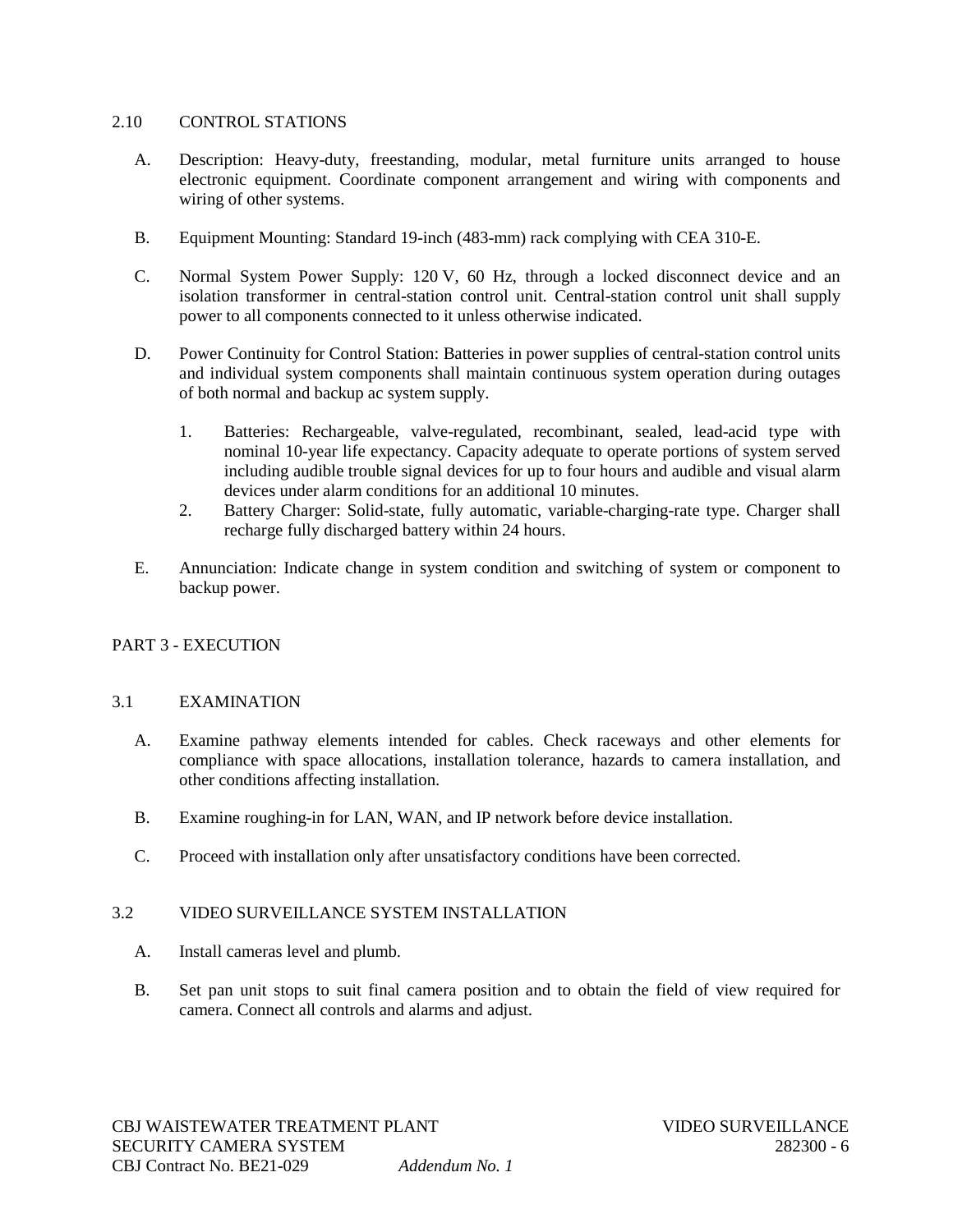## 3.3 FIELD QUALITY CONTROL

- A. Manufacturer's Field Service: Engage a factory-authorized service representative to inspect, test, and adjust components, assemblies, and equipment installations, including connections.
- B. Tests and Inspections:
	- 1. Inspection: Verify that units and controls are properly installed, connected, and labeled, and that interconnecting wires and terminals are identified.
	- 2. Pretesting: Align and adjust system and pretest components, wiring, and functions to verify that they comply with specified requirements. Conduct tests at varying lighting levels, including day and night scenes as applicable. Prepare video-surveillance equipment for acceptance and operational testing as follows:
		- a. Prepare equipment list described in "Informational Submittals" Article.
		- b. Verify operation of auto-iris lenses.
		- c. Set and name all preset positions; consult Owner's personnel.
		- d. Set sensitivity of motion detection.
	- 3. Test Schedule: Schedule tests after pretesting has been successfully completed and system has been in normal functional operation for at least 14 days. Provide a minimum of 10 days' notice of test schedule.
	- 4. Operational Tests: Perform operational system tests to verify that system complies with Specifications. Include all modes of system operation. Test equipment for proper operation in all functional modes.
- C. Video surveillance system will be considered defective if it does not pass tests and inspections.
- D. Prepare test and inspection reports.

### 3.4 ADJUSTING

- A. Occupancy Adjustments: When requested within three months of date of Substantial Completion, provide on-site assistance in adjusting system to suit actual occupied conditions. Provide up to two visits to Project during other-than-normal occupancy hours for this purpose. Tasks shall include, but are not limited to, the following:
	- 1. Check cable connections.
	- 2. Check proper operation of cameras and lenses. Verify operation of auto-iris lenses and adjust back-focus as needed.
	- 3. Adjust all preset positions; consult Owner's personnel.
	- 4. Recommend changes to cameras, lenses, and associated equipment to improve Owner's use of video surveillance system.
	- 5. Provide a written report of adjustments and recommendations.

### 3.5 CLEANING

A. Clean installed items using methods and materials recommended in writing by manufacturer.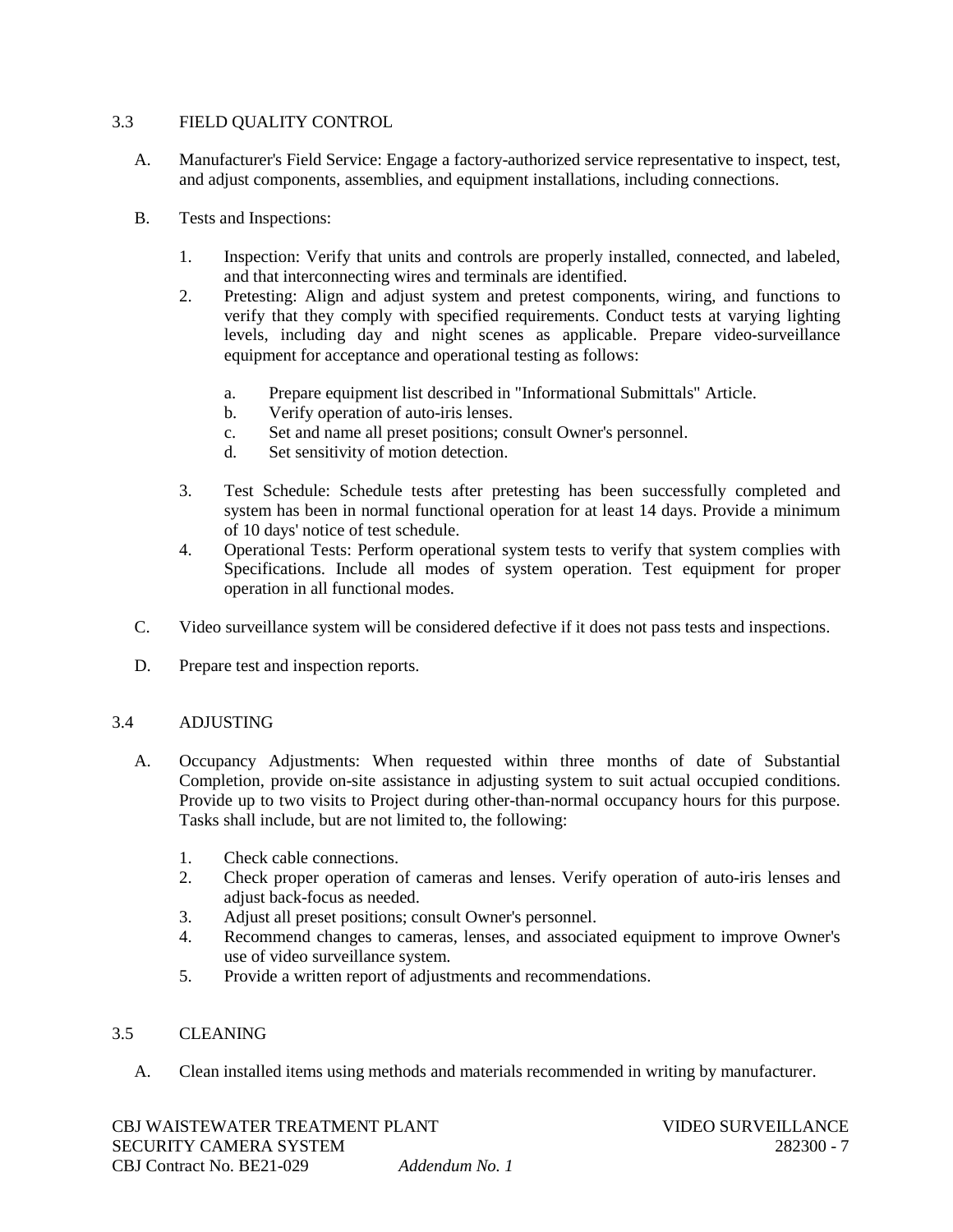B. Clean video-surveillance-system components, including camera-housing windows, lenses, and monitor screens.

## 3.6 DEMONSTRATION

A. Engage a factory-authorized service representative to train Owner's maintenance personnel to adjust, operate, and maintain video-surveillance equipment.

END OF SECTION 282300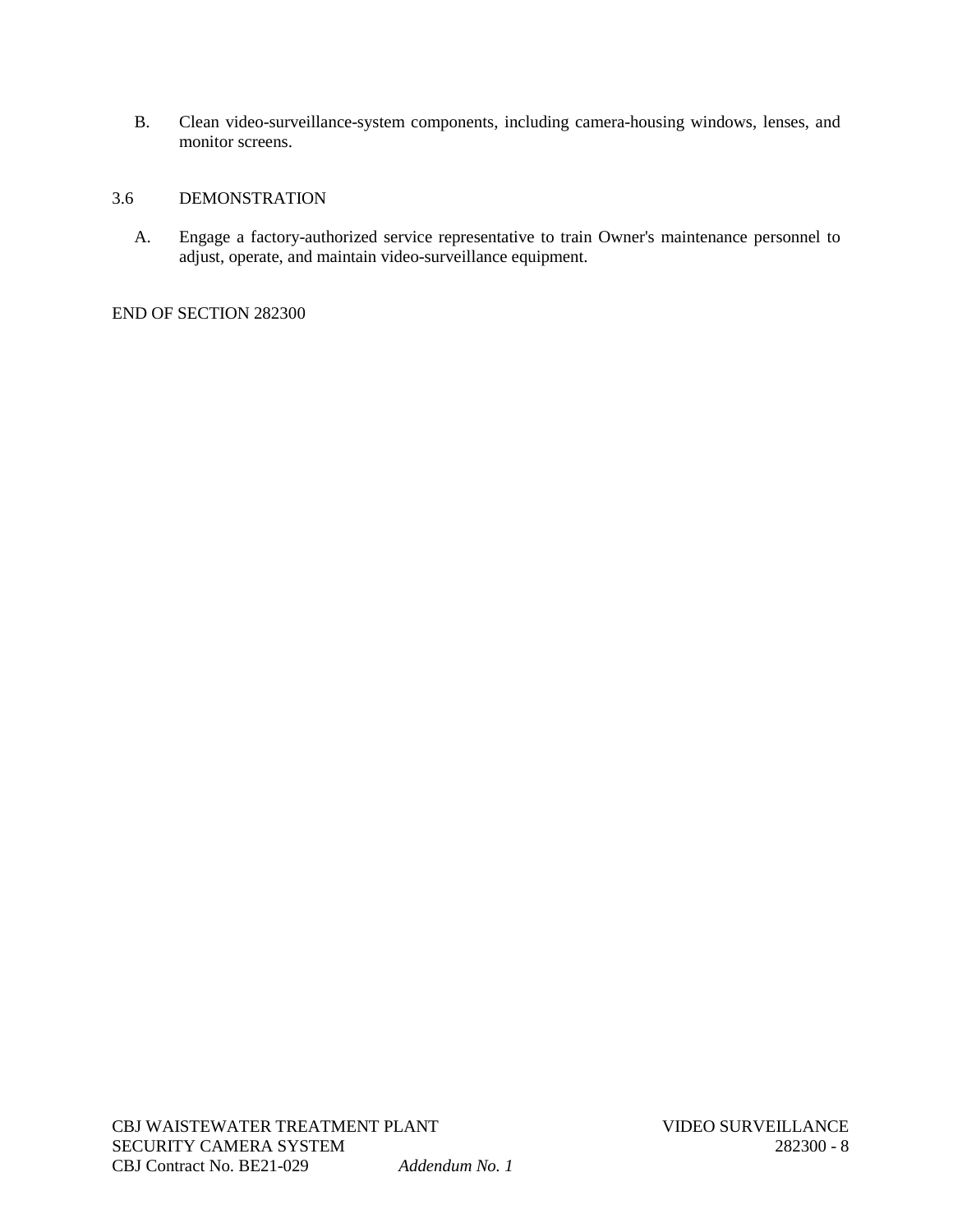## SECTION 282350 - VIDEO SURVILLANCE SOFTWARE

## PART 1 - GENERAL

#### 1.1 RELATED DOCUMENTS

A. Drawings and general provisions of the Contract, including General and Supplementary Conditions Specification Sections, apply to this Section.

#### 1.2 GENERAL REQUIREMENTS

- A. The surveillance software shall be of manufacturer's official product line, designed for commercial and industrial use 24/7/365.
- B. Available both Windows and Linux software versions for recording and management of video.
- C. At a minimum, support live view and recording of 32 IP video sources supporting either H.264 or Motion JPEG.

#### 1.3 QUALITY ASSURANCE

- A. All surveillance software installation, configuration, setup, program, and related work shall be performed by technicians thoroughly trained by the manufacturer in the installation and service of the software provided. Minimum of three-year experience with surveillance software is required for the technicians.
- B. All software shall be backed by a minimum of a three-year manufacturer warranty.

#### 1.4 CERTIFICATIONS AND STANDARDS

- A. The surveillance software at a minimum shall comply with the following approvals:
	- 1. Section 508 Accessibility Act
	- 2. FDCC Federal Desktop Core Configuration
- B. The video server shall meet or support the following standards.
	- 1. MJPEG & H.264
	- 2. ISO/IEC 14496-10 MPEG-4 Part 10, Advanced Video Coding (H.264)
	- 3. SMPTE 296M (HDTV 720p), SMPTE (HDTV 1080p)
	- 4. Networking:
		- a. IEEE 802.1X (Authentication)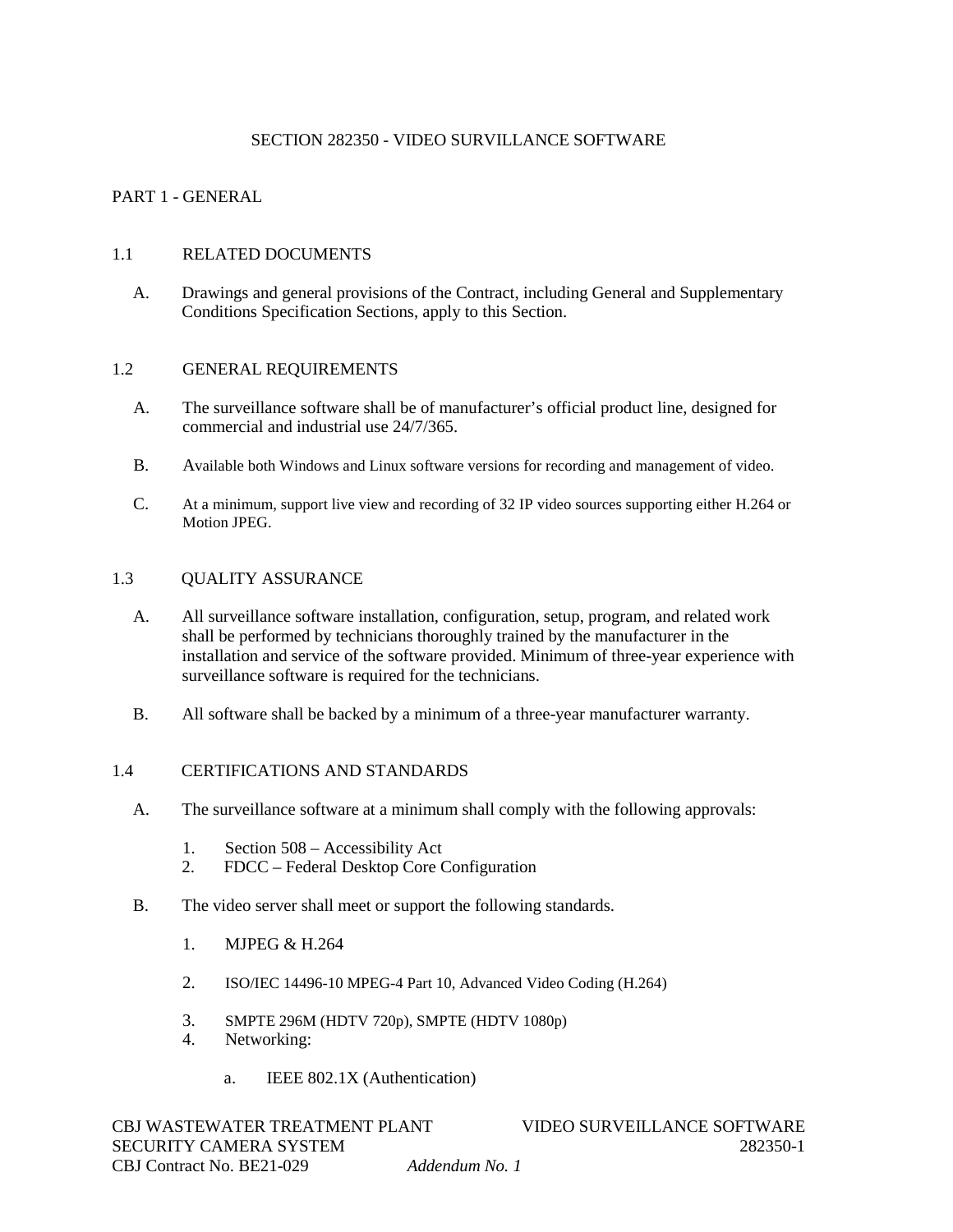- b. IEEE 802.3af (Power over Ethernet)
- c. IPv4(RFC 791) & IPv6
- d. SSL Encryption
- e. Quality of Service (QoS)<br>f. Microsoft Active Directo
- Microsoft Active Directory compliant

# 1.5 HARDWARE REQUIREMENTS

- A. The VMS shall support full functionality for the supported number of cameras when operated on a workstation platform with the following specifications:
	- 1. Equipped with at least a modern-day Intel Core i7 central processing unit (CPU)<br>2. 16 GB RAM
	- 2. 16 GB RAM
	- 3. Dedicated graphic card with hardware acceleration and at least 1GB onboard video memory.
	- 4. 1000BaseT Ethernet network port
	- 5. Hard drives with NTFS-file system and SATA 6Gb/sec.

# 1.6 SOFTWARE REQUIREMENTS

- A. The video management system shall support full functionality when operated in any of the following Operating system environments:
	- 1. Windows 10
	- 2. Windows Server 2012
	- 3. Windows Server 2016
	- 4. Ubuntu 16.04 LTS
	- 5. Ubuntu 18.04 LTS
	- 6. Ubuntu 20.04 LTS
	- 7. Red Hat Enterprise Linux 8
	- 8. CentOS 8
	- B. Remote viewing on a mobile platform will be available with the following software:
	- 1. Chrome version 66 or higher for WebRTC compatibility
	- 2. Internet Explorer
	- 3. Safari

## PART 2 - PRODUCTS

## 2.1 GENERAL

- A. Basis-of-Design Product: Subject to compliance with requirements, provide products manufactured by IPCONFIGURE Corporation.
	- 1. Orchid Fusion Video Management System.
- B. Description:
	- 1. Accessible from a web-browser and not rely on client software to access live or recorded video or perform administrative tasks available in the system.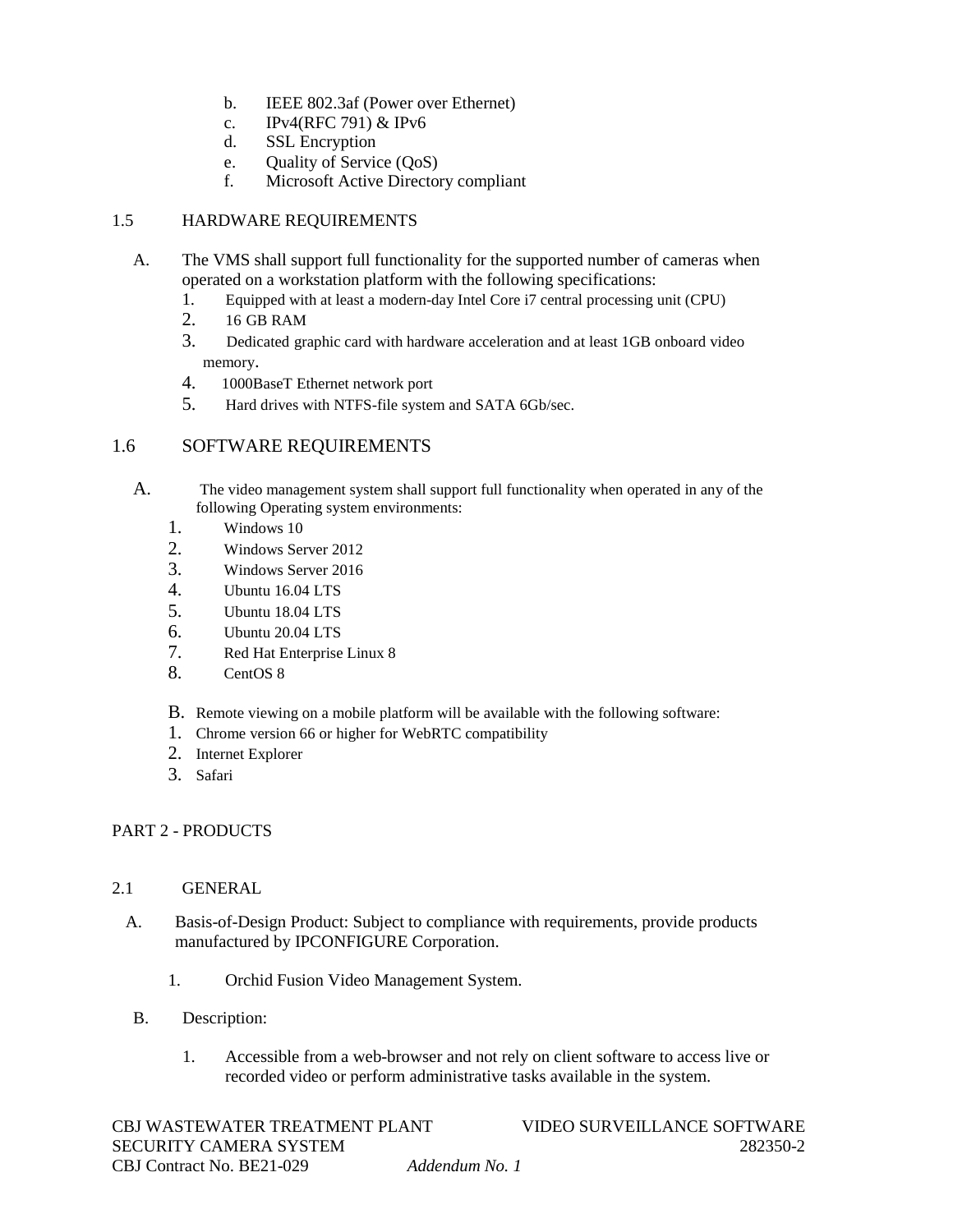- 2. Capable of supporting unlimited cameras, encoders, servers, locations, and users.<br>3. Contain the ability to leverage WebRTC native decoding capabilities by using Google
- 3. Contain the ability to leverage WebRTC native decoding capabilities by using Google Chrome (version 66 or higher) without a 3rd party plug-in requirement.
- 4. At a minimum, support live view and recording of 32 IP video sources supporting either H.264 or Motion JPEG.
- 5. Support replay of at least 32 simultaneous IP Video streams, instant replay of a live view event of at least 32 simultaneous IP video streams, and ability to view synchronized delayed playback of at least 32 simultaneous IP video streams.
- 6. Provide the ability to drag and drop individual cameras and split views in live view and/or playback and save specific viewing layouts for future review on a per-user basis.
- 7. Contain the ability to leverage WebRTC native decoding capabilities by using Google Chrome (version 66 or higher) without a 3rd party plug-in requirement.

## 2.2 USER INTERFACE

- A. The surveillance software user interface shall:
	- 1. Operate independently of any single operating system and be accessible through an HTML interface compatible with Internet Explorer, Mozilla Firefox, Chrome or Safari browsers while not requiring the installation of client software.
	- 2. Provide unique user login-based camera accessibility through either internal or Active Directory based user access management.
	- 3. Provide real-time display of RSS feeds with source links.
- B. Video matrix user interface shall:
	- 1. Support the viewing of up to 30 live video feeds per monitor with the capability of supporting up to 120 live video feeds across four monitors.
	- 2. Offer a custom camera layout based on unique user accounts.
	- 3. Support sharing option of custom layouts to other system users.
	- 4. Rotate (cycle) live cameras on matrix screen based on camera motion detection or timed interval.
- C. Archive search and playback interface shall:
	- 1. Present video history in a calendar and search histogram that illustrates activity by each minute.
	- 2. Allow for playback of definable segments of time.
	- 3. Support for thumbnail image search and playback of pre-alarm buffer and postalarm buffer events.
	- 4. Provide the option to copy video events into a user library for later retrieval while excluding library video events from the first-in-fist-out (FIFO) delete routine.
	- 5. Support search and playback of multiple cameras regardless of their geographic or logical location across the same period of time.
	- 6. Provide the playback of up to 32 cameras simultaneously.
	- 7. Display hourly summaries of recording durations and file size.
	- 8. Support the download of either full-length video or still images.
	- 9. Provide real-time evidentiary video authentication through file hashing based on U.S. Federal Information Processing Standard.
- D. Motion Based monitoring interface shall: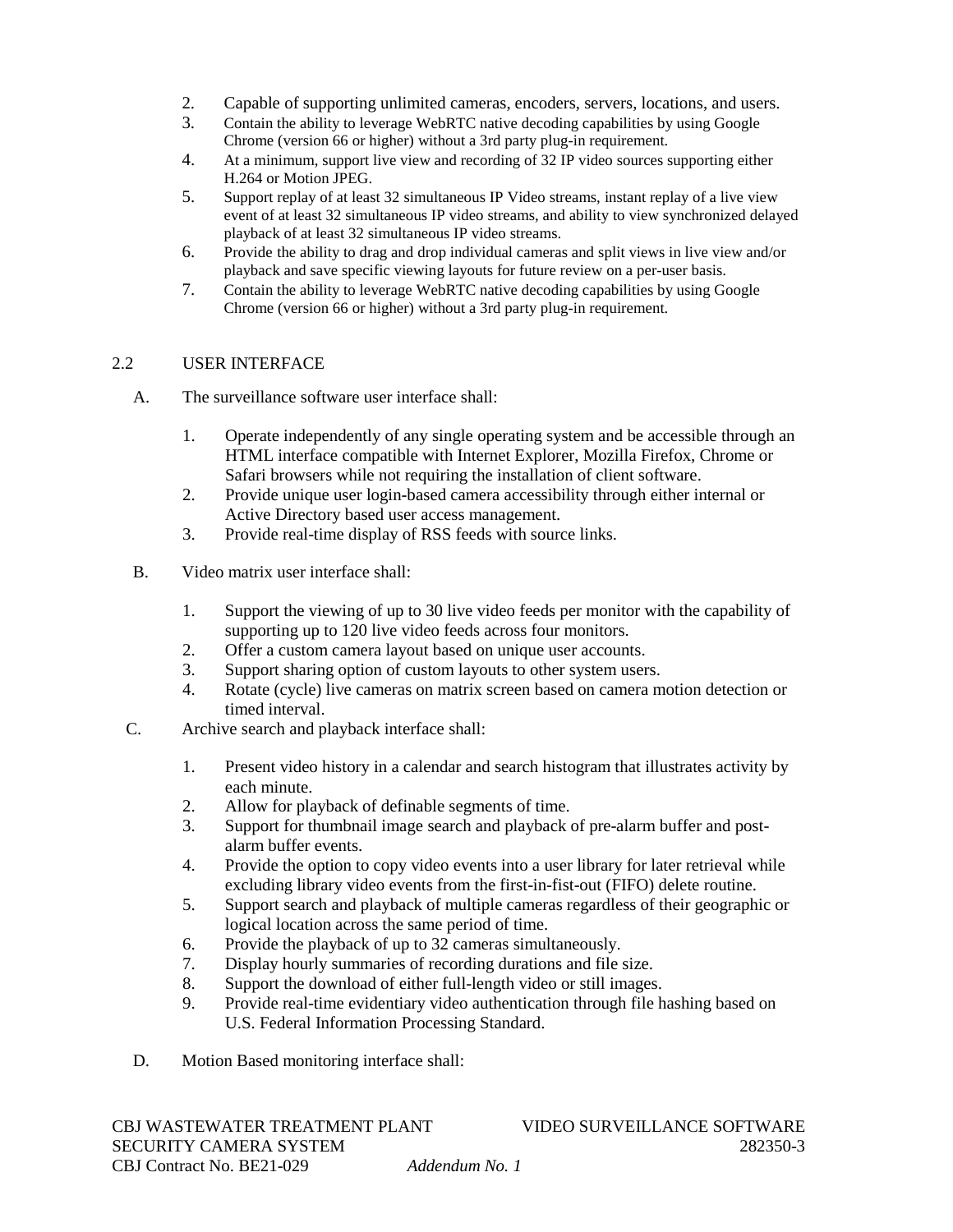- 1. Display motion-based event information and allow for playback.<br>2. Display system-based event information to include errors, alerts.
- Display system-based event information to include errors, alerts, and updates.
- 3. Allow for filtering of which events are displayed and the refresh rate frequency.

# 2.3 ADMINISTRATIVE INTERFACE

- A. The surveillance software administrative interface shall:
	- 1. Operate independently of any single operating system and be accessible through an HTML interface compatible with Internet Explorer, Mozilla Firefox, or Apple Safari browsers and not requiring the installation of PC or MAC client software.
	- 2. Provide a single application interface to manage unlimited numbers of cameras, servers, and users.
	- 3. Offer a pre-defined camera default configuration of basic camera settings to include IP addresses, recording criteria, and camera authentication information.
- B. Camera setup interface shall:
	- 1. Be able to display at least 64 different video streams using multiple split views.
	- 2. Be able to display at least 32 different video streams.<br>3. Allow for independent live and recording frame
	- Allow for independent live and recording frame rate settings.
	- 4. Support drag and drop of video sources within the user interface.
	- 5. Provide for user and security segmentation by group affiliation.
	- 6. Support multiple screens when operating on a computer supporting this.<br>7 View multiple recording devices though an encrypted (SSL) user
	- View multiple recording devices though an encrypted (SSL) user interface.
- C. Storage configuration shall:
	- 1. Support any size storage volume and not be limited by the number or size of recordings in any single day.
- D. Email notification shall:
	- 1. Be transmitted when camera connectivity or transmission failures occur.<br>2. Support notifications based on a schedule
	- Support notifications based on a schedule.

## 2.4 SYSTEM CAPABILITIES

- A. System interface shall:
	- 1. Multiple views while simultaneously viewing live and playback.<br>2. Timeline motion-based searching.
	- Timeline motion-based searching.
	- 3. System administration.
	- 4. Provide individually and configurable resolution and frame rate for each video source.
	- 5. Provide the ability to copy configured settings from a configured video source and apply the applicable settings to additional, compatible video sources.
	- 6. Provide the ability to search for video based upon time & date, by camera and motion detection event.
	- 7. Operate using static or dynamic IP addresses.
	- 8. Allow for automatic detection of cameras and encoders using ONVIF profile S.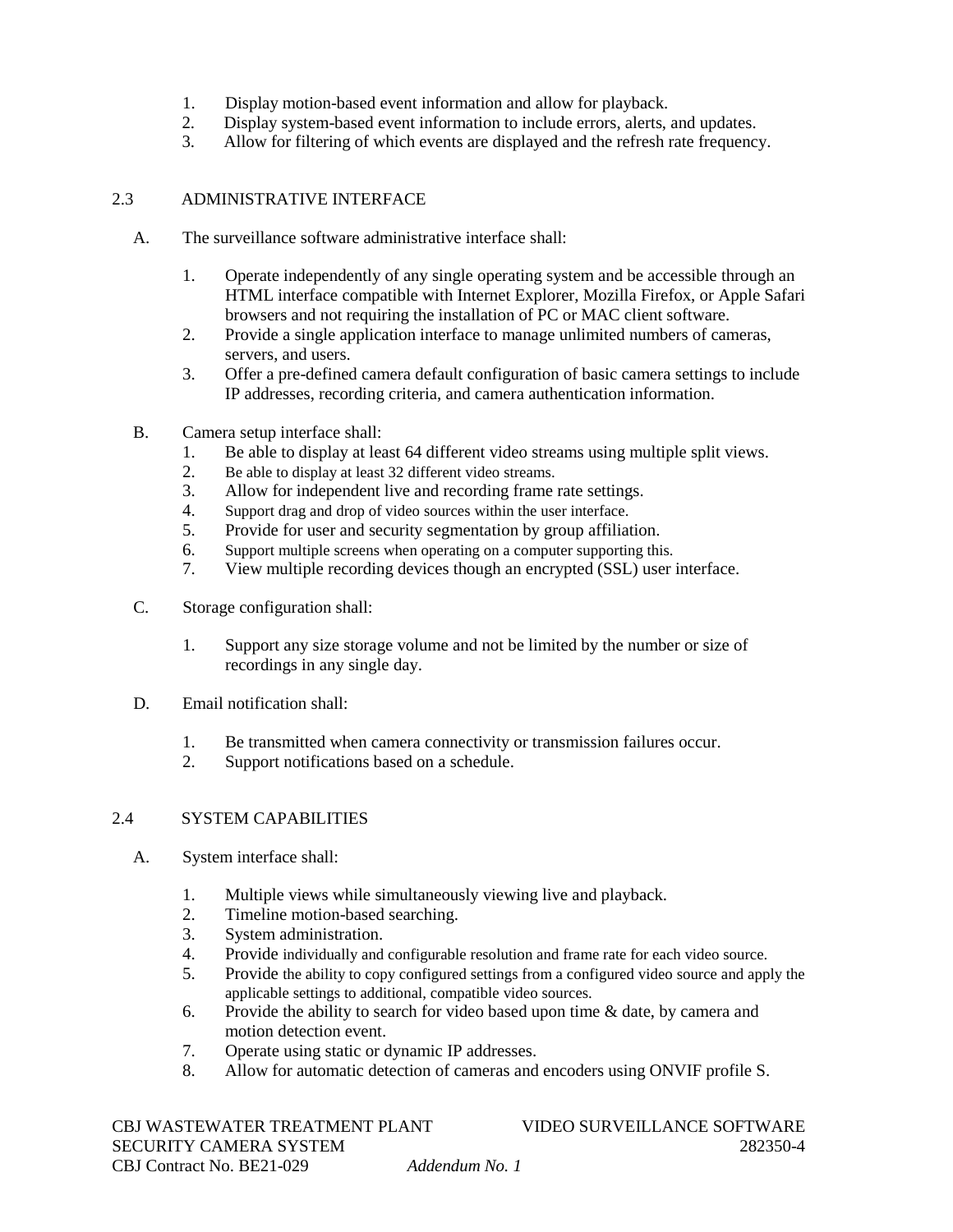9. Notifications.

### 2.5 SCALABILITY

- A. Security
	- 1. The video server shall for each video channel:
		- a. Support the use of HTTPS and SSL/TLS, providing the ability to upload signed certificates to encrypt and secure authentication and communication of both administration data and video streams.
		- b. Support IEEE 802.1x authentication.
		- c. Provide support for restricting access to pre-defined IP addresses only, socalled IP address filtering.
		- d. Restrict access to the built-in web server by usernames and passwords.
	- 2. Be managed by group and associated with building and cameras.
- B. API support
	- 1. The VMS shall be fully supported by an open and published API, which shall provide necessary information for integration with third party applications.
	- 2. The VMS shall have an API player which allows for embedding of the player from the VMS into another Web Application for third party integration.
- C. Maintenance
	- 1. The surveillance software shall:
		- a. Web browser-based software which allows for configuration of the system to includes, cameras, users, and servers.
	- 2. Customer-specific settings, including statically assigned IP address, the local time and date, event functionality and video configuration, shall be stored in the cameras non-volatile memory and shall not be lost during power outages or soft reset.
	- 3. Monitor cameras by a recording service that can automatically re-initiate recording processes if a malfunction is detected.

## PART 3 - EXECUTION

## 3.1 INSTALLATION

- A. Carefully follow instructions in documentation provided by the manufacturer to ensure that all steps have been taken to provide a reliable, easy-to-operate system.
- B. All software shall be tested and configured in accordance with instructions provided by the manufacturer prior to installation.